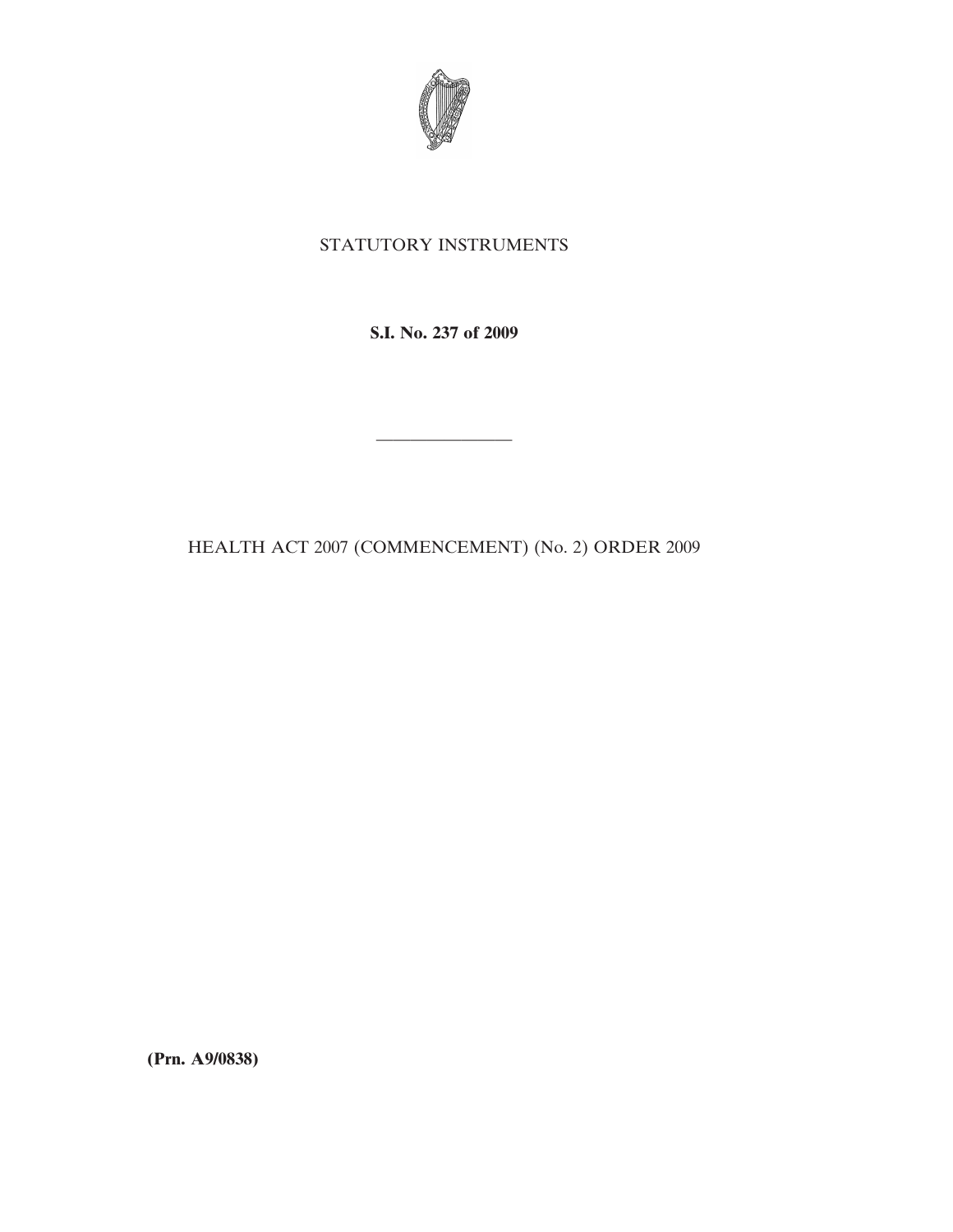## HEALTH ACT 2007 (COMMENCEMENT) (No. 2) ORDER 2009

I, MARY HARNEY, Minister for Health and Children, in exercise of the powers conferred on me by section 3 of the Health Act 2007 (No. 23 of 2007) hereby order as follows:

1. This Order may be cited as the Health Act 2007 (Commencement) (No. 2) Order 2009.

2. In this Order "Act of 2007" means the Health Act 2007 (No. 23 of 2007).

3. (1) The 25th day of June 2009 is appointed as the day on which Part 13 of the Act of 2007 comes into operation.

(2) The 1st day of July 2009 is appointed as the day on which the following provisions of the Act of 2007 come into operation:

- (*a*) Part 1 (in so far as it is not already in operation);
- (*b*) paragraphs (*b*) and (*c*) of subsection (1) of section 41 (in so far only as the functions under those paragraphs are performable in relation to a designated centre to which paragraph (*a*)(iii) or paragraph (*b*) of the definition of "designated centre" in section 2 applies);
- (*c*) subsection (2) of section 41;
- (*d*) section 42;
- (*e*) section 45 (other than paragraph (*a*) of subsection (1));
- (*f*) Parts 8 and 9 (other than in so far as they relate to a designated centre to which subparagraph (i) or (ii) of paragraph (*a*) of the definition of "designated centre" in section 2 applies);
- (*g*) Part 10 (in so far as it is not already in operation);
- (*h*) subsection (1) of section 104 and Part 1 of Schedule 1 (in so far only as they relate to the repeal of sections 3, 4, 5, 6 and 9 of the Health (Nursing Homes) Act 1990 (No. 23 of 1990)).

*Notice of the making of this Statutory Instrument was published in "Iris Oifigiu´il" of* 30*th June*, 2009.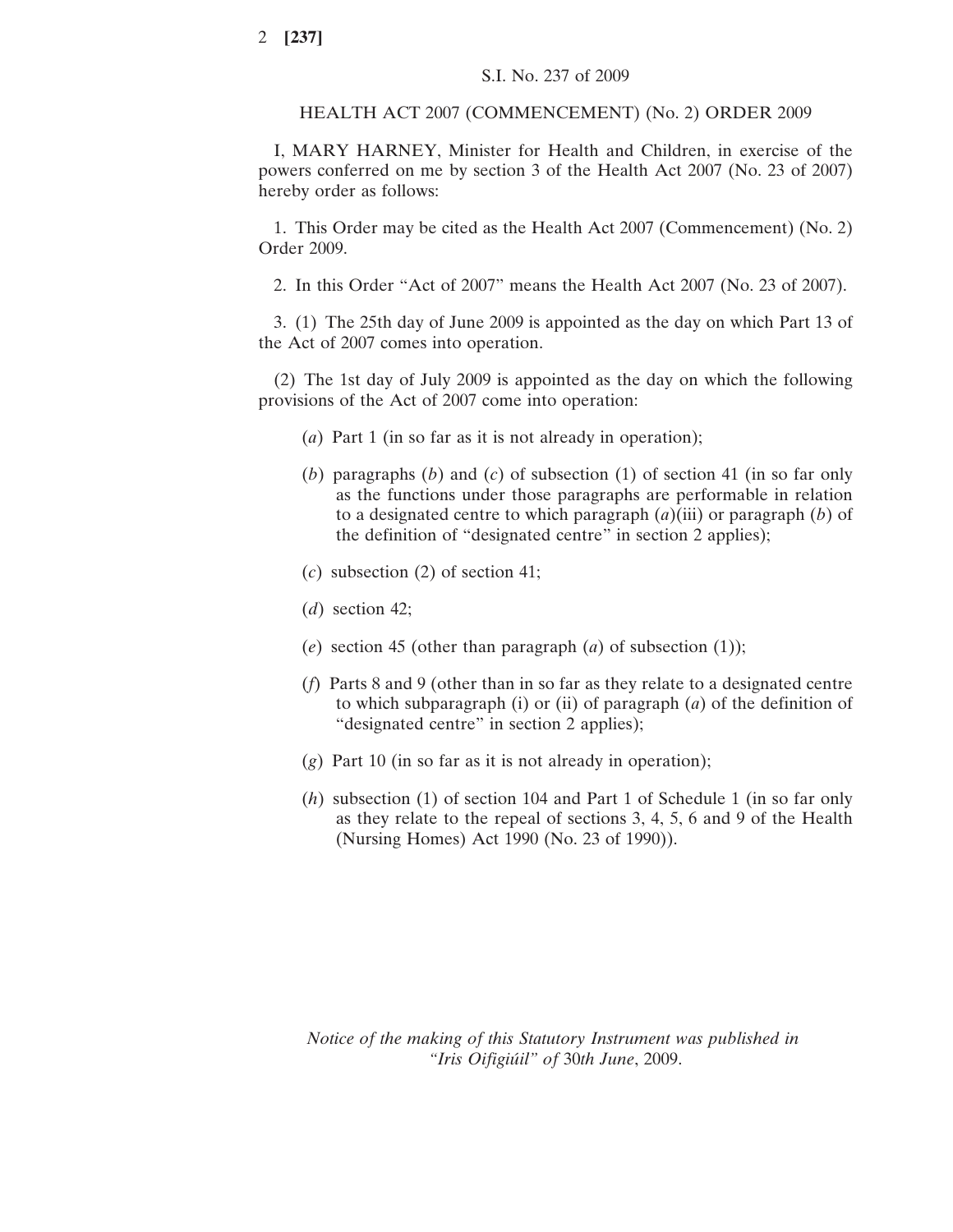**[237]** 3



MARY HARNEY. Minister for Health and Children.